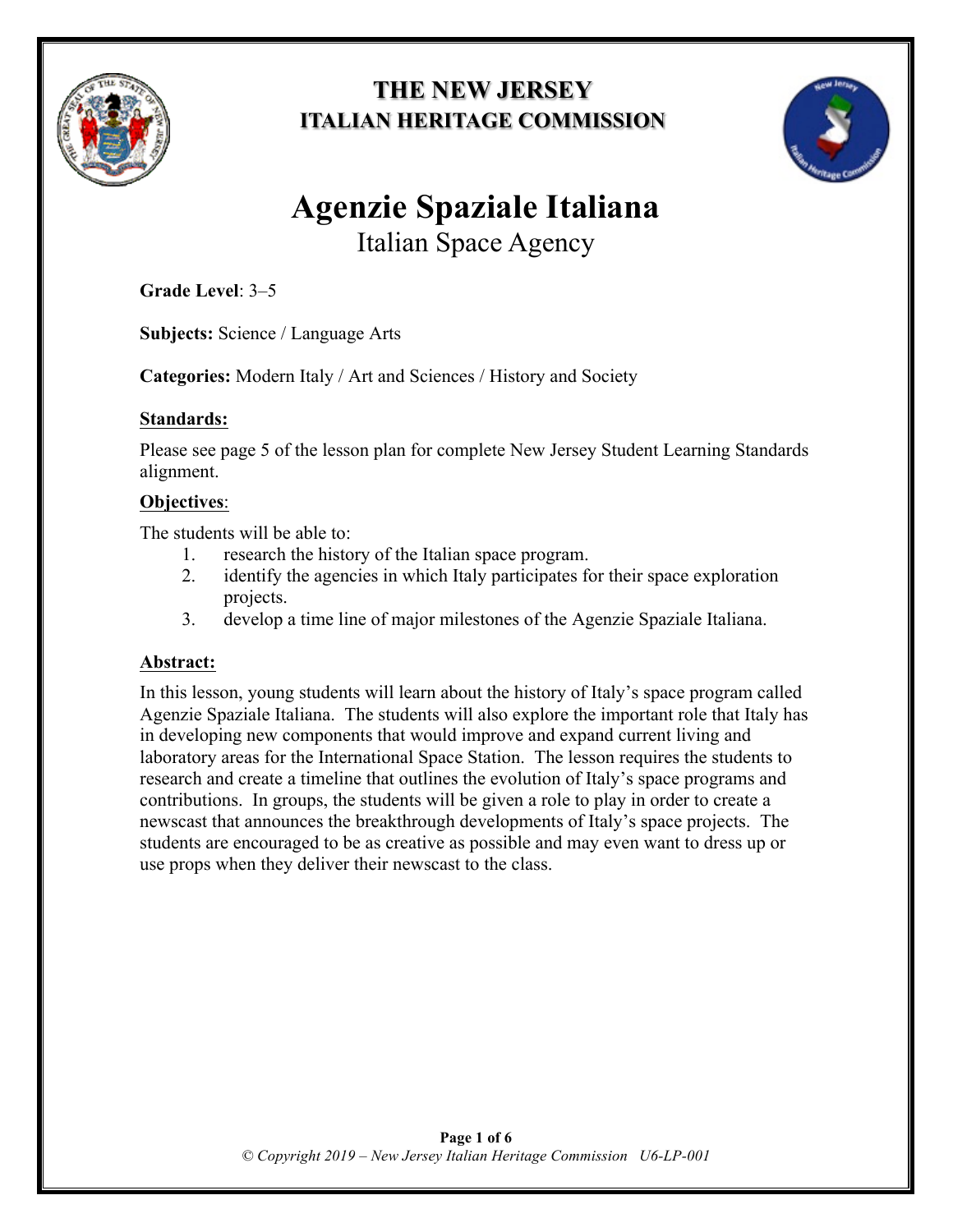#### **Key Terms**:

| European Space Agency              | n. | An organization of 17 European countries that<br>collaboratively work to explore space.                                                                                                                                  |
|------------------------------------|----|--------------------------------------------------------------------------------------------------------------------------------------------------------------------------------------------------------------------------|
| <b>International Space Station</b> | n. | A space station that can be permanently occupied.<br>This space station is shared by several major countries<br>around the world where astronauts work<br>collaboratively in order to conduct scientific<br>experiments. |
| <b>NASA</b>                        | n. | National Aeronautics and Space Administration is a<br>space agency operated by the United States of<br>America.                                                                                                          |

#### **Background**:

In 1964, Italy was one of the first European nations to operate an Earth-orbiting satellite. It was launched from the United States. From 1967 to 1988, Italy organized nine launches with the help of the United States. These launches took place from the San Marco Indian Ocean platform, off the coast of Kenya, which is operated by Aerospace Research Center.

In 1988, the Italian Space Agency, or Agenzie Spaziale Italiana (ASI), was established. This new agency operated under the Ministry of Universities and Scientific and Technological Research and Italy's Undersecretary of Space. ASI is a small organization. Its headquarters are located in Rome, Italy. The Board of Directors is guided by two committees, the Scientific Committee and the Technical Committee. To operate Italy's space program, ASI worked with the University of Rome and the National Research Council (NRC). The NRC aided ASI in mission analysis, design, and data handling. The goal of ASI was to establish a stronger Italian space program that did not rely on the United States for launch technology.

Through the 1990s, the Italian space exploration program became troubled as financial limitations and many administrative changes took place. A five-year plan to strengthen the program was put in place, but Italy was unable to fulfill its goals because of budget problems. Italy is the third largest member of the European Space Agency (ESA), yet its monetary problems left it in need for loans from the ESA. Aside from the budget, the ASI encountered other problems. Many new designs for launch vehicles were attempted, including one designed by an Italian contractor, Difesa E. Spazio from the Italian firm, BPD. This company was in charge of 70 percent of Italy's and Europe's space programs. It focused on spacecraft, ground stations, and computer technology.

The design proposed was called the Ariane 4. This vehicle was launched into Earth orbit from the U.S. space shuttle in 1992. Another, called the Zefiro, was designed by the University of Rome. It was test launched from the new location off the coast of Sardinia, Italy. In 1992, the working relationship between ASI and the University of Rome became extremely tense. They had a difference of opinion concerning the plans to improve Italy's ability to successfully conduct future space launches and vehicle designs. This led to a legal dispute regarding the design of a new launch vehicle, Scout 2. Plans came to a temporary halt and finances were held from the University. In 1993, the University of Rome continued to design the Scout vehicle, but these plans were soon aborted since the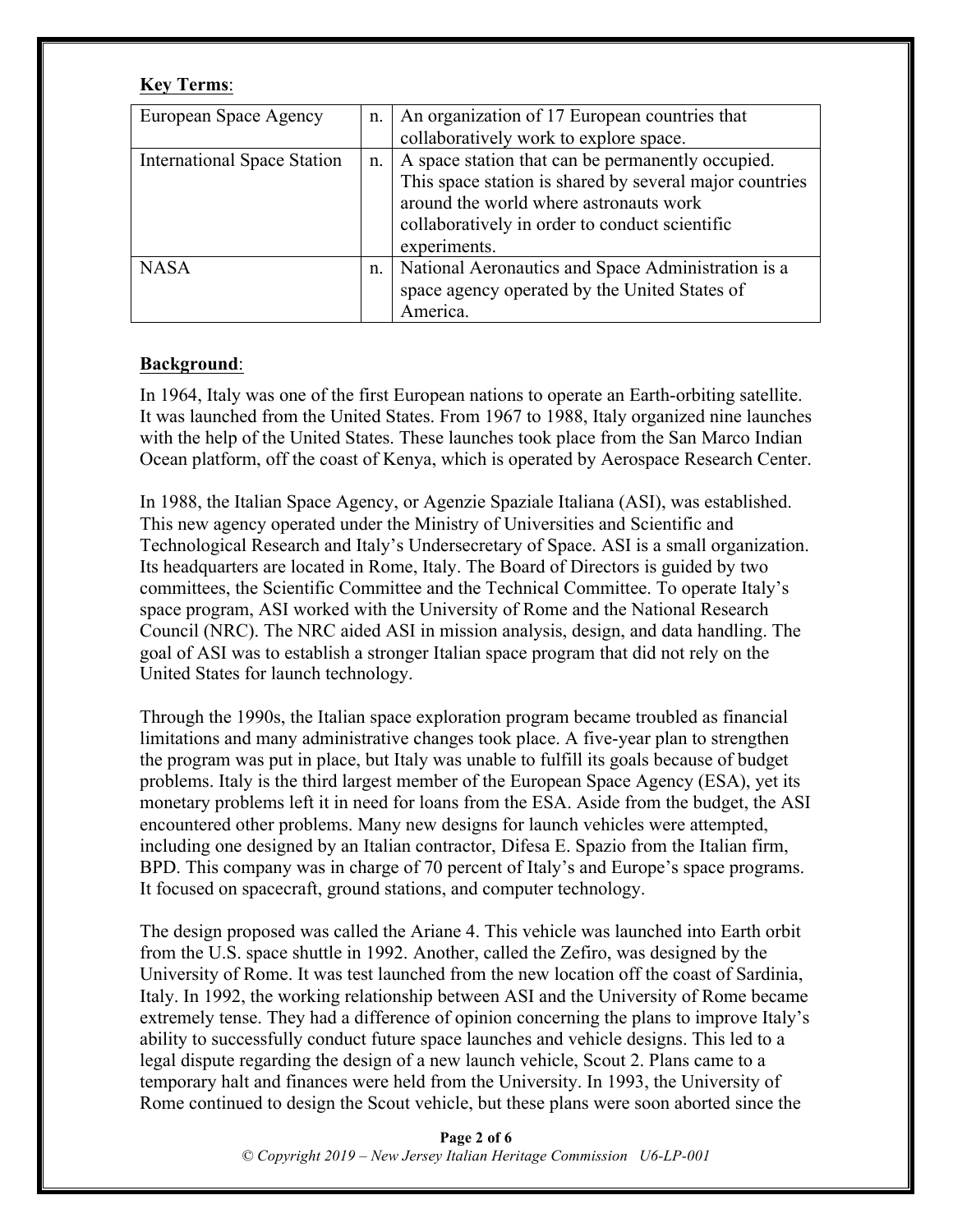ongoing legal issues on design had not been resolved. The ASI considered funding a different design. Due to the many ongoing problems, there have not been any Italian space launches since 1988.

The focus of the ASI took a turn toward the International Space Station (ISS) in cooperation with the ESA, NASA, Russia, and several other countries. They also experimented and developed many exploration satellites. In 1997, the ESA, with help from the ASI, launched the Cassini-Huygens. This satellite mission took pictures of Jupiter before moving on to Saturn to photograph its rings and moons. This mission was projected to continue into 2008.

In 2001, the ASI entered into a legal contract with NASA to develop a Habitation Module for the ISS. This idea would allow for three to four more people to temporarily reside at the space station while conducting scientific experiments. In 2007, the United States launched Nodes 2 and 3 that the ASI built for the ISS. They were connecting modules for the ISS that proved to be multifunctional. Node 2 served as a connector between the European and U.S. laboratories, a docking station for the U.S. space shuttle and Japanese transport vehicle, and a work station for the ISS' robotic arm. Node 3 will contain lifesupport equipment for a permanent crew as well as a domed area with several windows that would aid in operating the station's robotic arm. It provides a great view of space. This opportunity also allowed for the ASI to take on a greater role in the ISS. The ASI also developed modifications for the U.S. space shuttle to help carry heavier payloads on trips to the ISS.

In 2003, the ESA, again with great help from the ASI, launched one of two satellites that would orbit Mars. The ESA's satellite was called the Mars Express. NASA was the space agency that developed the other Mars satellite. This mission utilized ground-penetrating radar. While in orbit, the radar component experienced many glitches and did not fully work until the summer of 2005. This proved to be valuable since it was able to map the polar ice caps of Mars. It also was able to begin mapping sedimentary layers and search for answers to the ultimate question: Does Mars have a source of ground water, and if so, how has that affected the evolution of Mars? Roberto Seu, Ph.D., of the University of Rome, La Sapienza, Italy, served as team leader to analyze the information sent back from the Mars Express.

The ASI continues to be an important member of the ESA and continues to send astronauts to the ISS to explore new scientific theories. As technology progresses, so will new and exciting discoveries about space.

#### **Procedures**:

- I. The teacher should give a brief overview of the Background material to the class.
- II. Using the Background material the teacher should develop a time line of Italian space achievements.
- III. Assign the students to work in small groups and give each group an accomplishment from the time line for them to research as a group in more detail,

**Page 3 of 6** *© Copyright 2019 – New Jersey Italian Heritage Commission U6-LP-001*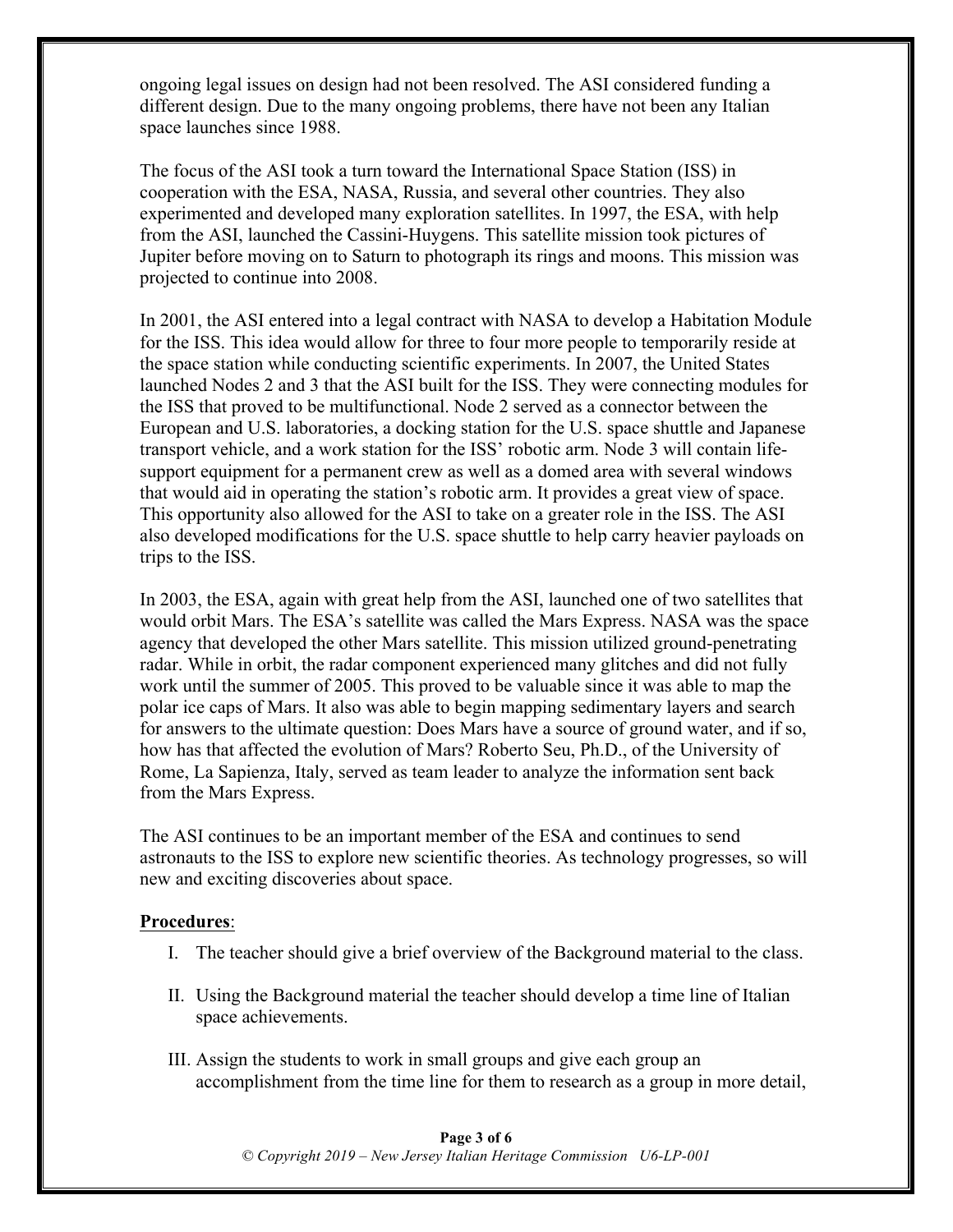such as their contributions to the ISS, the Mars Express, the beginning of the ASI, or the Cassini-Huygens satellite.

- IV. The students should write down the main points of their research.
- V. From these notes, the group will develop a brief newscast announcing the accomplishment they researched to the people of the world.
- VI. Students should get as creative as possible. Some students can play the role of Italian scientists, newscasters, astronauts, etc. Each student should play a part in the newscast. Students may even want to dress for the part they play.
- VII. Students should present their newscast to the class.

#### **Homework:**

Students should complete their newscast and gather any props for their presentation.

#### **Resources**:

Suggested websites for students to utilize for their research

http://www.esa.int/esaMI/Mars\_Express/SEMSEWEMKBF\_0.html http://www.esa.int/esaMI/Mars\_Express/SEMPWD361AF\_0.html http://www.esa.int/esaMI/Mars\_Express/SEMKK75V9ED\_0.html http://www.nasa.gov/centers/marshall/multimedia/photos/2005/photos05-023.html http://www.nasa.gov/mission\_pages/station/structure/elements/node2.html http://www.spaceref.com/iss/elements/node3.html http://mars.jpl.nasa.gov/technology/orbiters/index.html http://www.fas.org/spp/guide/italy/agency/index.html http://saturn.jpl.nasa.gov/home/index.cfm http://www.esa.int/SPECIALS/Cassini-Huygens/index.html http://www.nasa.gov/mission\_pages/station/main/index.html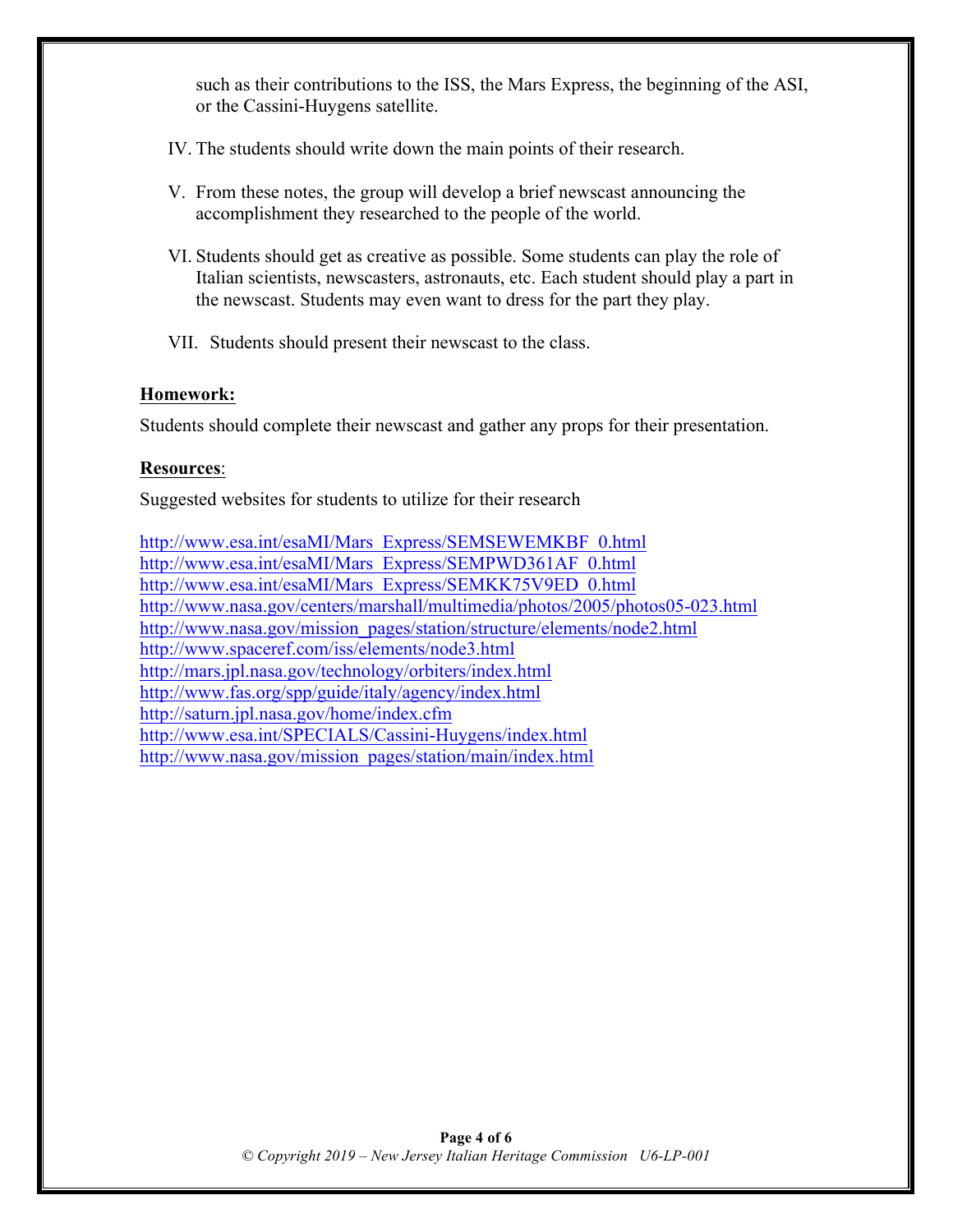## **New Jersey Student Learning Standards**

## **English Language Arts**

RI.3.3 Describe the relationship between a series of historical events, scientific ideas or concepts, or steps in technical procedures in a text, using language that pertains to time, sequence, and cause/effect.

RI.4.3 Explain events, procedures, ideas, or concepts in a historical, scientific, or technical text, including what happened and why, based on specific information in the text.

RI.5.3 Explain the relationships or interactions between two or more individuals, events, ideas, or concepts in a historical, scientific, or technical text based on specific information in the text.

W.3.2 Write informative/explanatory texts to examine a topic and convey ideas and information clearly.

W.3.7 Conduct short research projects that build knowledge about a topic

W.4.2 Write informative/explanatory texts to examine a topic and convey ideas and information clearly.

W.4.7 Conduct short research projects that build knowledge through investigation of different aspects of a topic.

W.5.2 Write informative/explanatory texts to examine a topic and convey ideas and information clearly.

W.5.7 Conduct short research projects that use several sources to build knowledge through investigation of different aspects of a topic.

W.5.9 Draw evidence from literary or informational texts to support analysis, reflection, and research.

SL.3.4 Report on a topic or text, tell a story, or recount an experience with appropriate facts and relevant, descriptive details, speaking clearly at an understandable pace.

SL.3.5 Use media to demonstrate fluid reading at an understandable pace; add visual displays when appropriate to emphasize or enhance certain facts or details.

SL.3.6 Speak in complete sentences when appropriate to task and situation in order to provide requested detail or clarification.

SL.4.4 Report on a topic or text, tell a story, or recount an experience in an organized manner, using appropriate facts and relevant, descriptive details to support main ideas or themes; speak clearly at an understandable pace.

#### **Page 5 of 6** *© Copyright 2019 – New Jersey Italian Heritage Commission U6-LP-001*